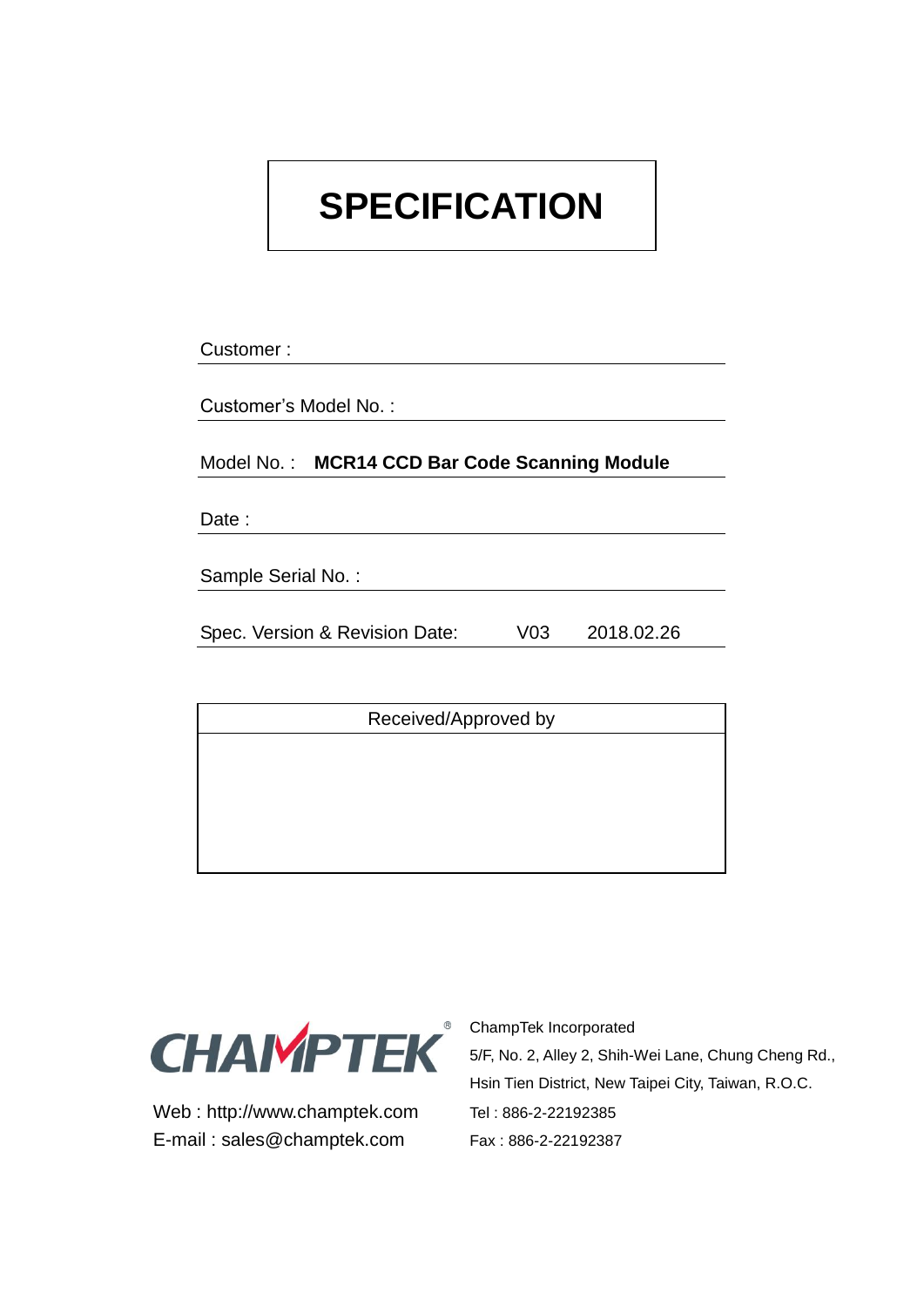# **Revision History**

| Version         | Date       | Context                       |
|-----------------|------------|-------------------------------|
| V <sub>00</sub> | 2011.11.18 | Golden release                |
| V01             | 2011.12.12 | Update Scan Map               |
| V <sub>02</sub> | 2012.10.03 | <b>Update Trigger Command</b> |
| V <sub>03</sub> | 2018.02.26 | Performance update            |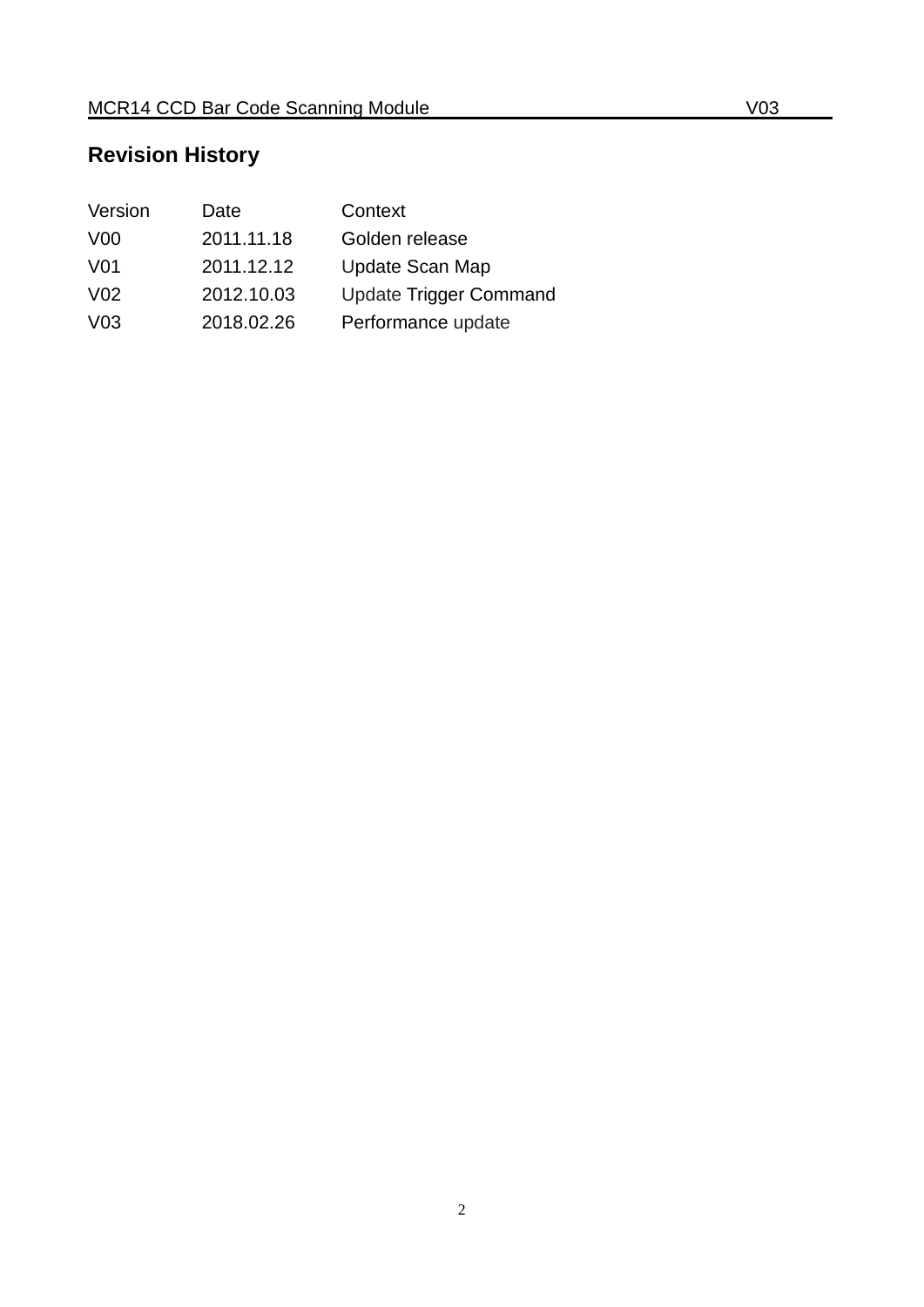## **TABLE OF CONTENTS**

| <b>B.</b>      |  |
|----------------|--|
| $\mathbf{C}$ . |  |
| D.             |  |
| Ε.             |  |
| F.             |  |
| G.             |  |
| H.             |  |
| Ι.             |  |
| J.             |  |
| Κ.             |  |
|                |  |

Due to Champtek's continuing product improvement programs, specifications and features are subject to change without notice.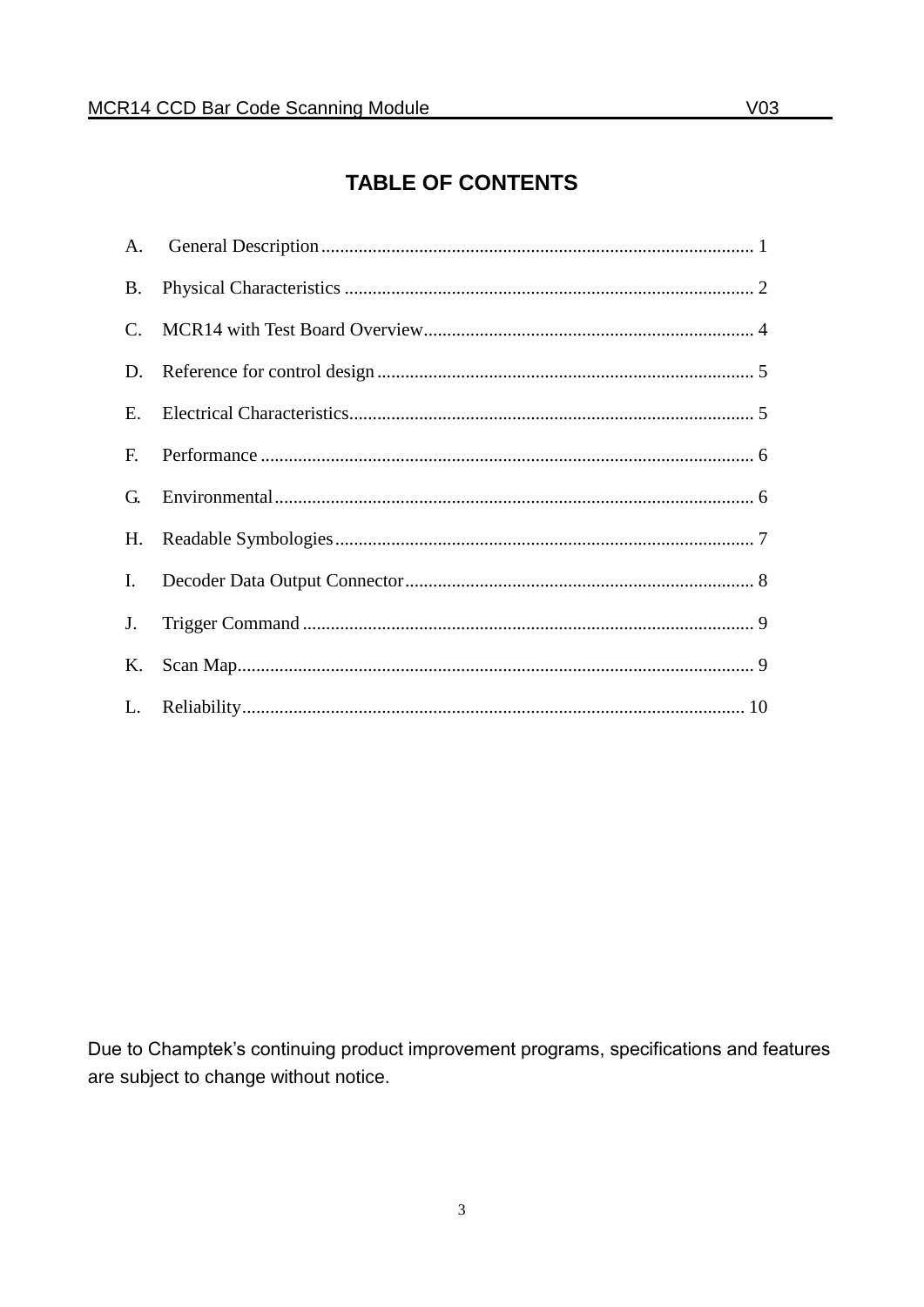#### <span id="page-3-0"></span>**A. General Description**

The MCR Series brings the benefits of bar code scanning to a variety of OEM devices.

The MCR Series Scan Module is a perfect choice for your OEM design. The MCR Series brings the benefits of bar code scanning to all types of OEM devices. Now kiosks, medical



instruments, diagnostic equipment, lottery terminals, vending machines and countless other appliances can all be equipped with the leading-edge scanning technology and reliability.

The MCR Series has been designed to provide the highest scanning performance in the smallest package possible. For added versatility, allowing for fast, cost-effective interchangeability when upgrading or modifying your OEM device for specialized applications.

**MCR14** is a miniature size and yet long-range CCD bar code scanning module with high sensitive liner image sensor. As operation under 100,000 LUX ambient light resistance, its cutting-edge smart detection technique design comes with up to 500 scans per second scan speed and up to 500mm reading distance, and aiding in various major bar codes, hand-on software-programming function, this MCR14 is your best choice of CCD type bar code scanning module to be suitable for application where needs a high performance and the reliable operation.

The Scanner module's miniature size makes MCR14 ideal for integration into data terminals and other small devices. The scanner module's unique open system architecture allows MCR14 to accept third party and custom plug-ins, giving the MCR14 virtually unlimited application flexibility.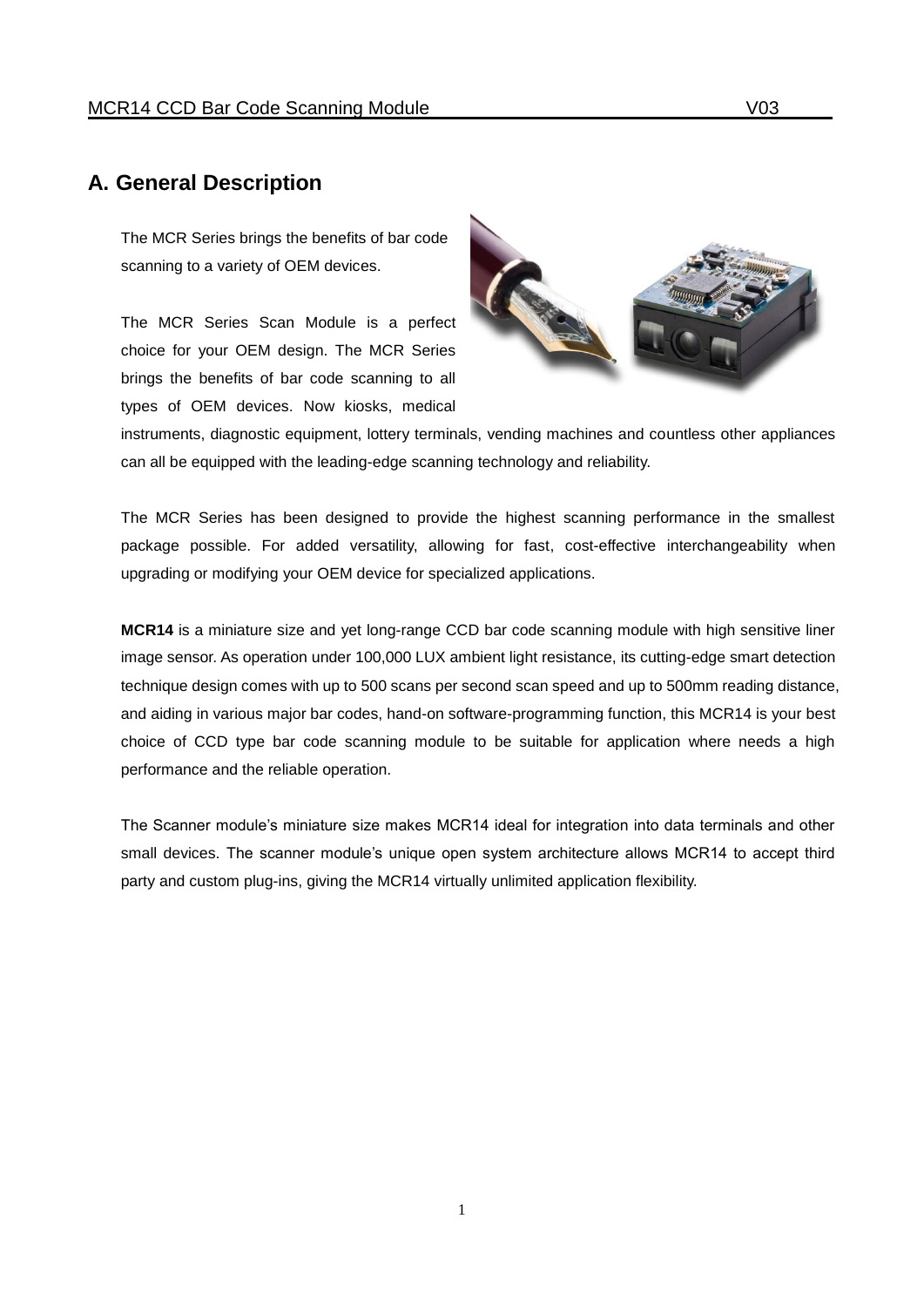# <span id="page-4-0"></span>**B. Physical Characteristics**

| Weight           |                                      |
|------------------|--------------------------------------|
| Body weight      | Approx. 7g / 0.25oz (w/o test board) |
| <b>Material</b>  | <b>ABS+ Glass Reinforced Plastic</b> |
| Connector        | FPC 12pin Pitch 0.5                  |
| <b>Dimension</b> | 20mm W x 11.5mm H x 25mm L           |

#### **Mechanical drawing**

Unit : mm

RFF

 $\overline{5}$ 

۲.



Unit : mm

2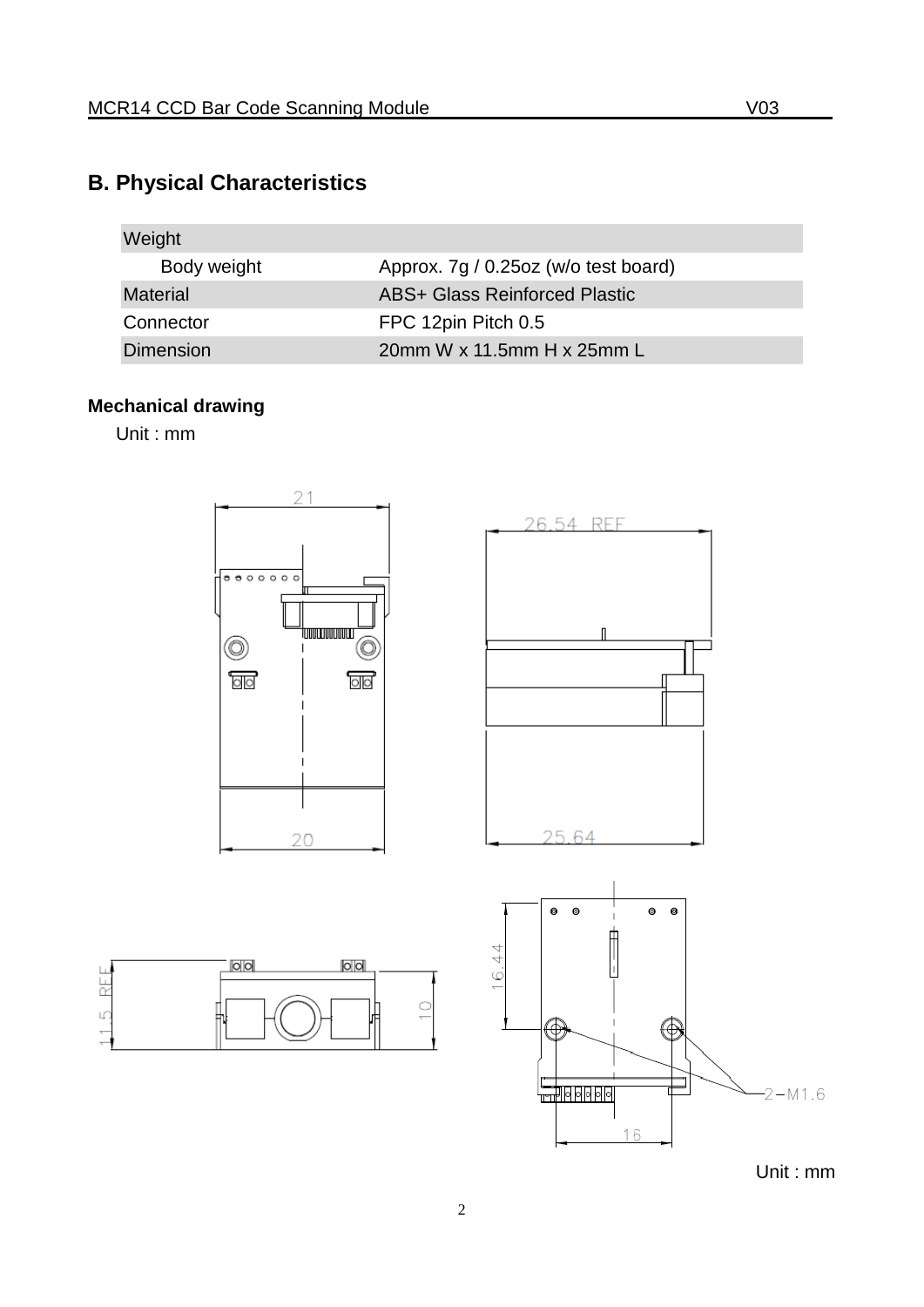



 $SCREW: M3.0 * P0.5mm$ 



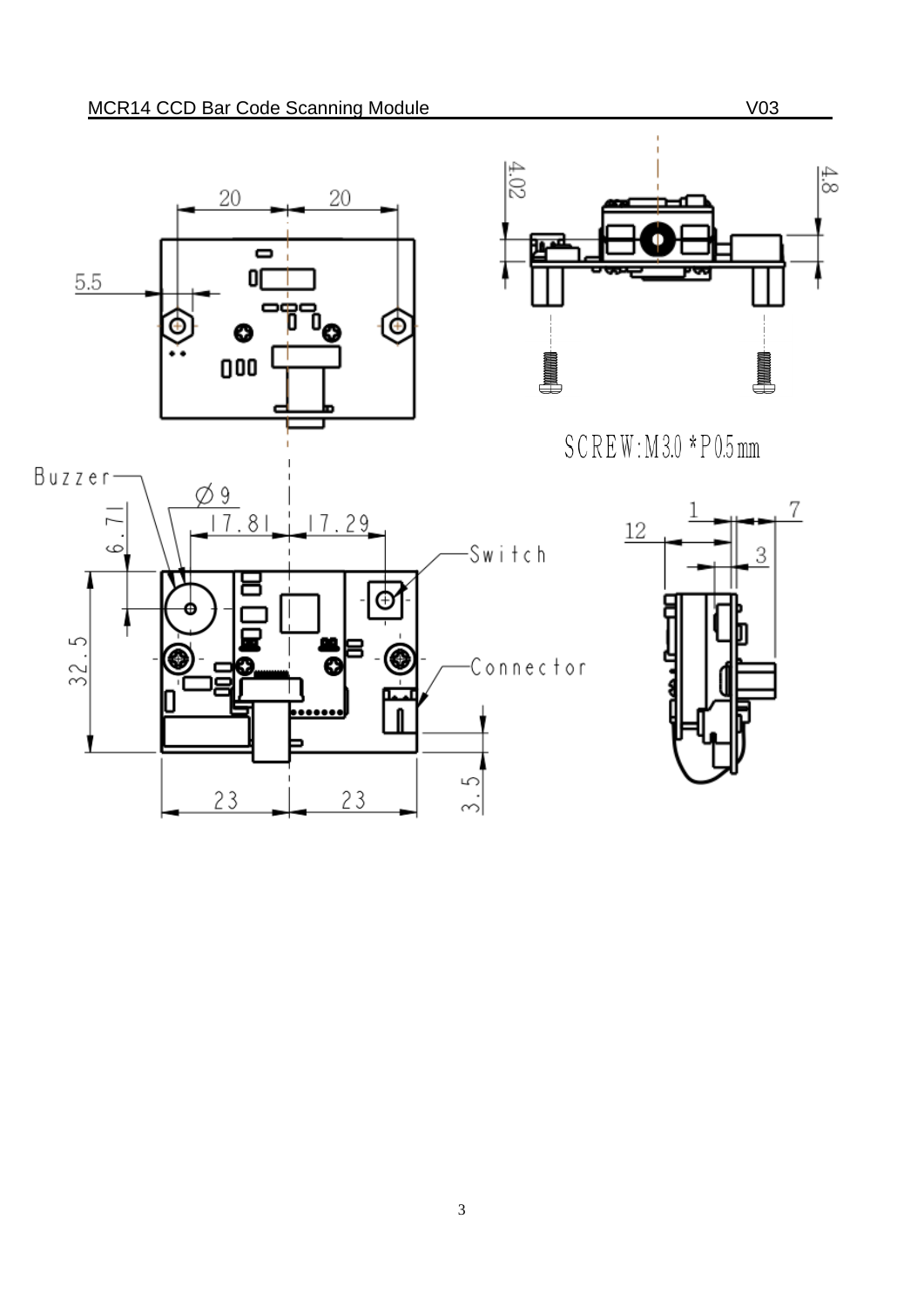#### **Several combination options for choice,**

- 1. MCR14 scan body only, have USB or UART interface as option,
- 2. MCR14 scan body with Test board, have RS232, USB or Keyboard interface as option.

## <span id="page-6-0"></span>**C. MCR14 with Test Board Overview**

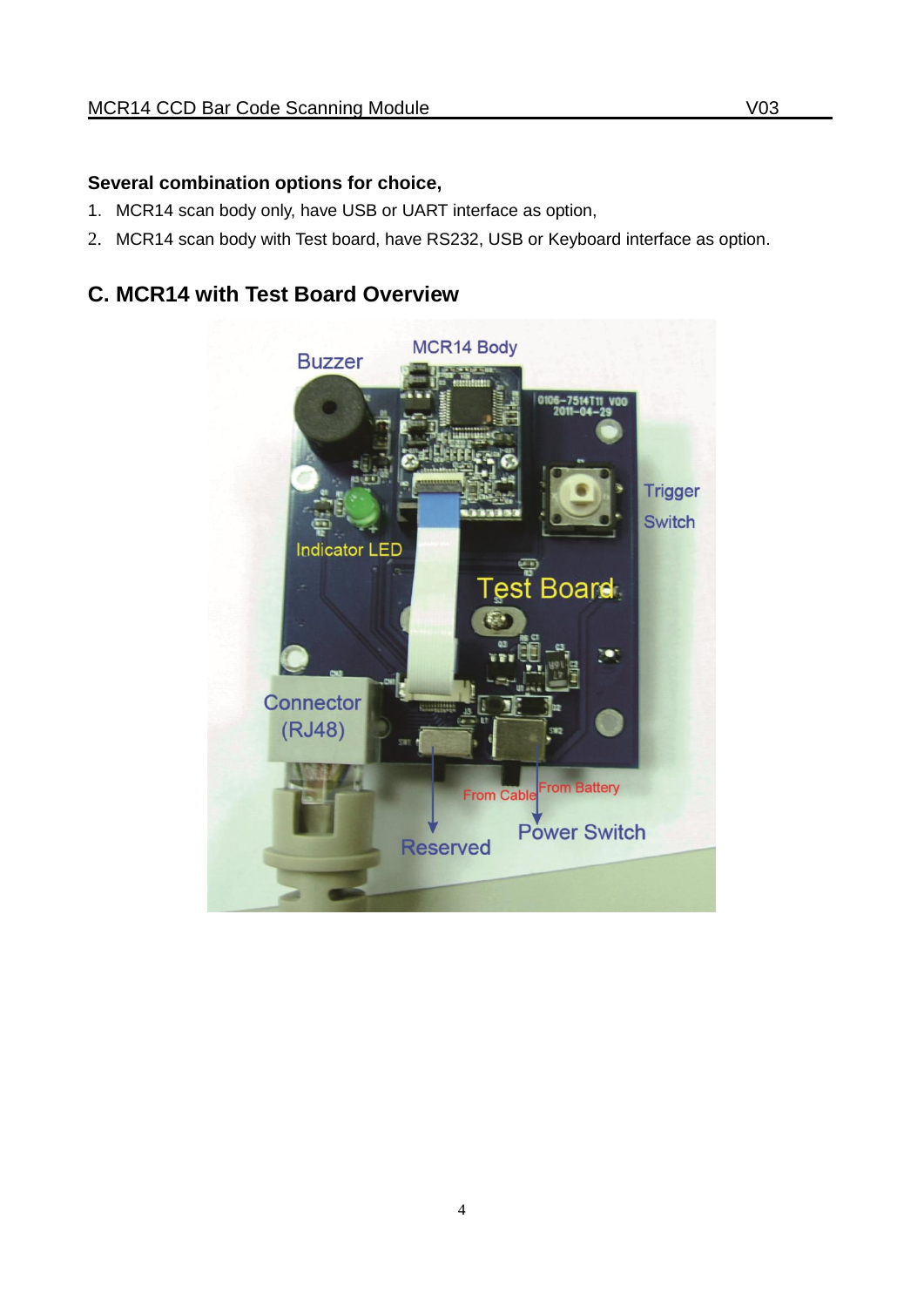#### <span id="page-7-0"></span>**D. Reference for control design**

The circuit from MCR14 test board is a reference for control design.



## <span id="page-7-1"></span>**E. Electrical Characteristics**

| Interface                 | <b>RS232</b>       | ΚB                 | <b>USB</b>         |
|---------------------------|--------------------|--------------------|--------------------|
| <b>Supply Voltage</b>     |                    | $DC + 5V + 5%$     |                    |
| Output Voltage (Typ.)     | ±9V                | $+5V±5%$           | $+5V±5%$           |
| Output low Voltage (Max.) |                    | 0.7V               |                    |
| <b>Current Draw</b>       |                    | ±10%               |                    |
| Power On (Typ.)           | 170 <sub>m</sub> A | 170 <sub>m</sub> A | 170 <sub>m</sub> A |
| Stand by (Typ.)           | 50 <sub>m</sub> A  | 50 <sub>m</sub> A  | 50 <sub>m</sub> A  |
| Operation (Typ.)          | 150 <sub>m</sub> A | 150 <sub>m</sub> A | 150 <sub>m</sub> A |

(Note: Calculated with test board)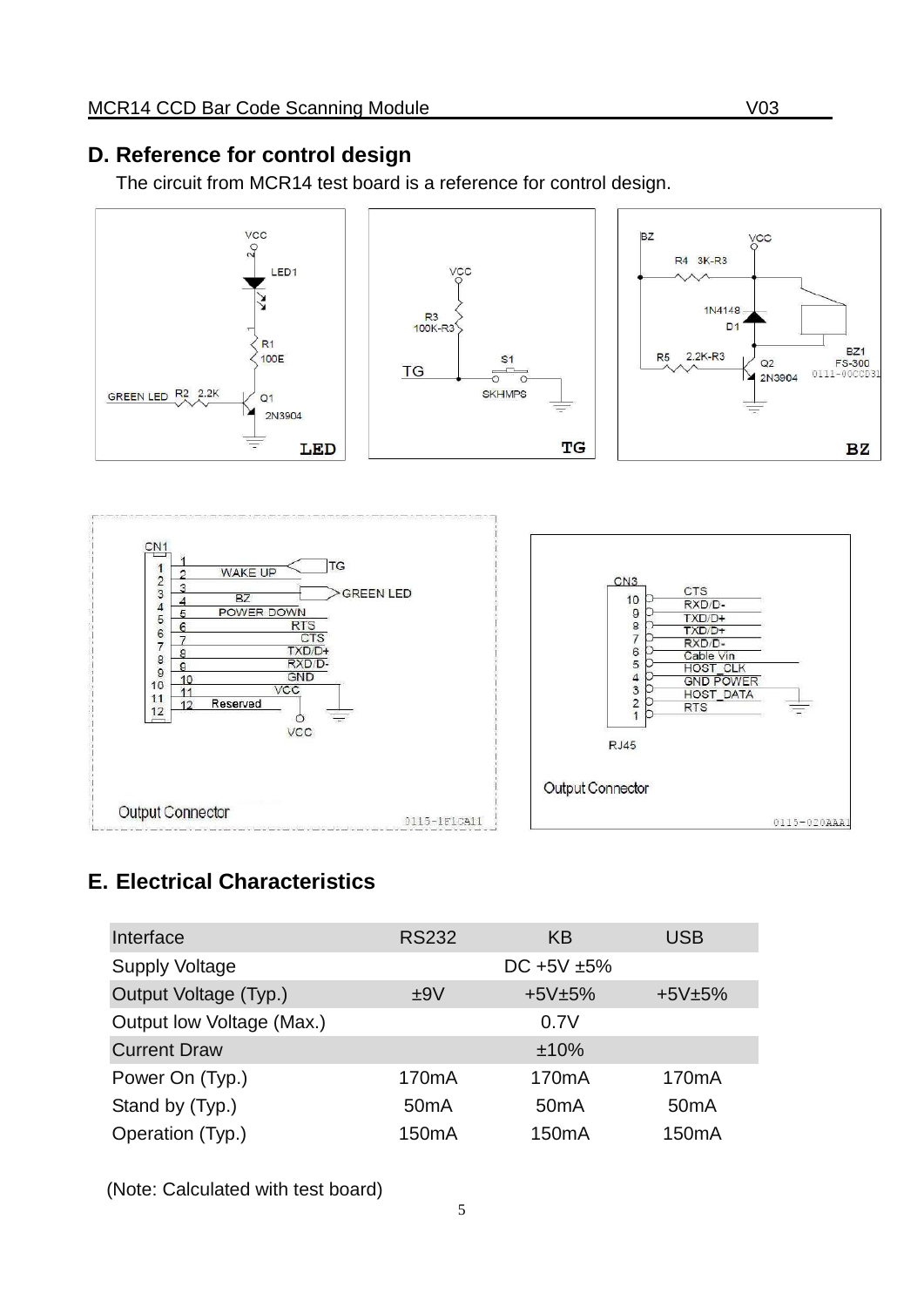## <span id="page-8-0"></span>**F. Performance**

| <b>Light Source</b>         | Visible Red light 632nm LED                    |
|-----------------------------|------------------------------------------------|
| Sensor                      | Linear CCD Sensor                              |
| <b>Processor Type</b>       | 32-bit                                         |
| Operating Freq.             | 8 MHz (Internal)                               |
| <b>Scan Rate</b>            | Smart detection, up to 500 scans per second    |
| <b>Reading Distance</b>     | Up to 500mm@20mil/0.5mm, PCS90%                |
| <b>Print Contrast Ratio</b> | 25%                                            |
| Resolution                  | 4mil/0.1mm@PCS90%                              |
| Indicator                   | <b>Beep</b>                                    |
|                             |                                                |
| <b>Reading Angle</b>        | Test Conditions: Code 39, 10mil/0.25mm, PCS90% |
| <b>Pitch Angle</b>          | $5^{\circ}$ ~60° (±5°)                         |
| <b>Skew Tolerance</b>       | $5^{\circ}$ ~60° (±5°)                         |
| <b>Ambient Light</b>        | 100,000 Lux Max.                               |

## <span id="page-8-1"></span>**G. Environmental**

| <b>Operating Temperature</b> | 0 °C to 50 °C (32 °F to 122 °F)   |
|------------------------------|-----------------------------------|
| Storage Temperature          | -20 °C to 70 °C (-4 °F to 158 °F) |
| <b>Relative Humidity</b>     | 20% to 95% (Non-condensing)       |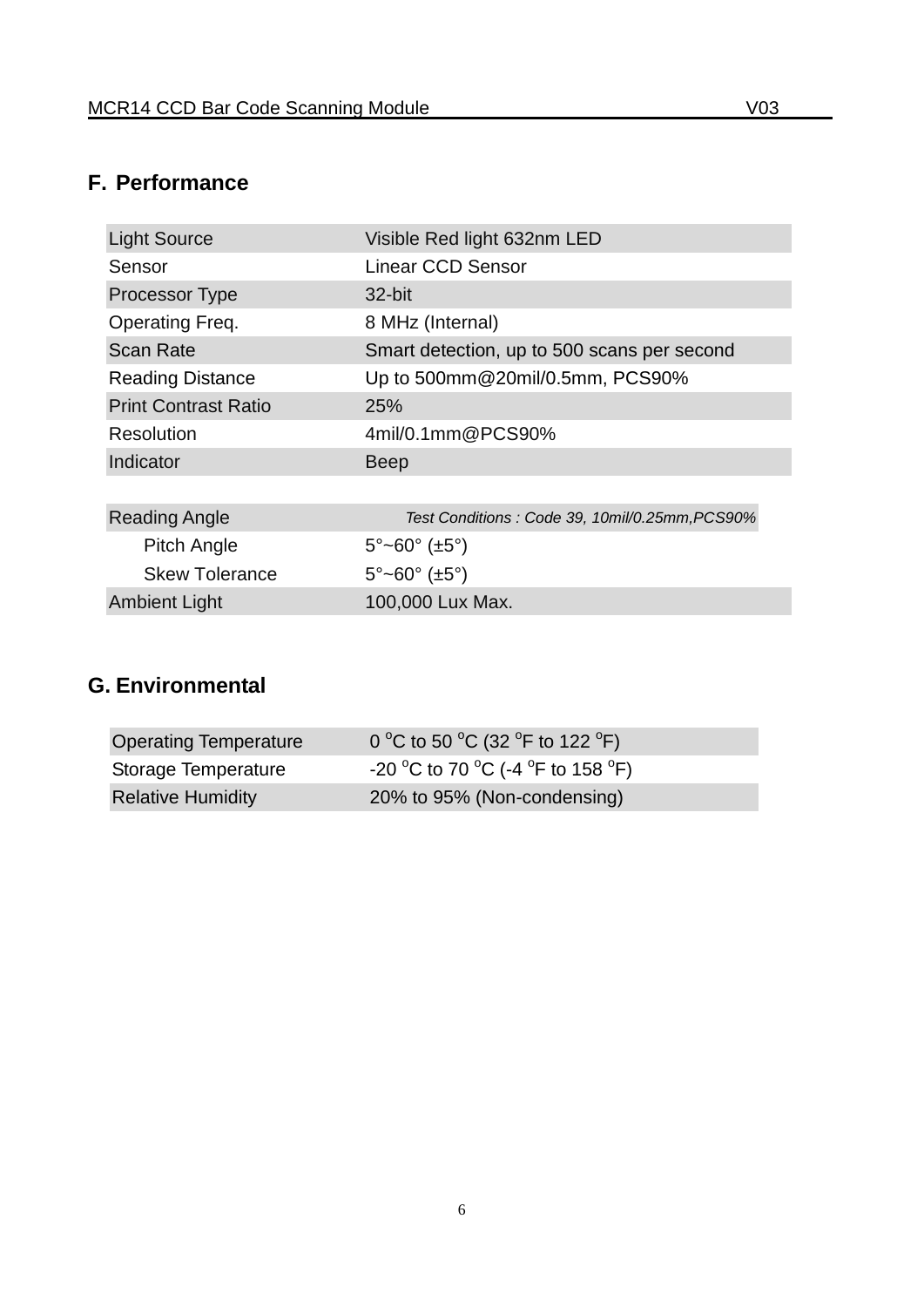# <span id="page-9-0"></span>**H. Readable Symbologies**

|                                       | Readable | <b>Default Enable</b> |
|---------------------------------------|----------|-----------------------|
| All UPC/EAN/JAN                       | $\vee$   | $\vee$                |
| EAN128 Code                           | $\vee$   |                       |
| Code 39                               | $\vee$   | $\vee$                |
| Code 39 Full ASCII                    | $\vee$   |                       |
| Code32 / Italian Pharmacy             | $\vee$   |                       |
| Code 128                              | V        | V                     |
| CODABAR/NW7                           | $\vee$   | V                     |
| Interleave 25                         | $\vee$   | V                     |
| Industrial 25                         | $\vee$   |                       |
| Matrix 25                             | $\vee$   |                       |
| <b>MSI/PLESSEY</b>                    | $\vee$   |                       |
| Telepen                               | $\vee$   |                       |
| Code 93                               | $\vee$   |                       |
| Code 11                               | $\vee$   |                       |
| China Postage                         | $\vee$   |                       |
| Code 26                               | $\vee$   |                       |
| LCD <sub>25</sub>                     | $\vee$   |                       |
| GS1 DataBar Omnidirectional & Stacked | $\vee$   |                       |
| <b>GS1 DataBar Limited</b>            | $\vee$   |                       |
| GS1 DataBar Expanded & Stacked        | V        |                       |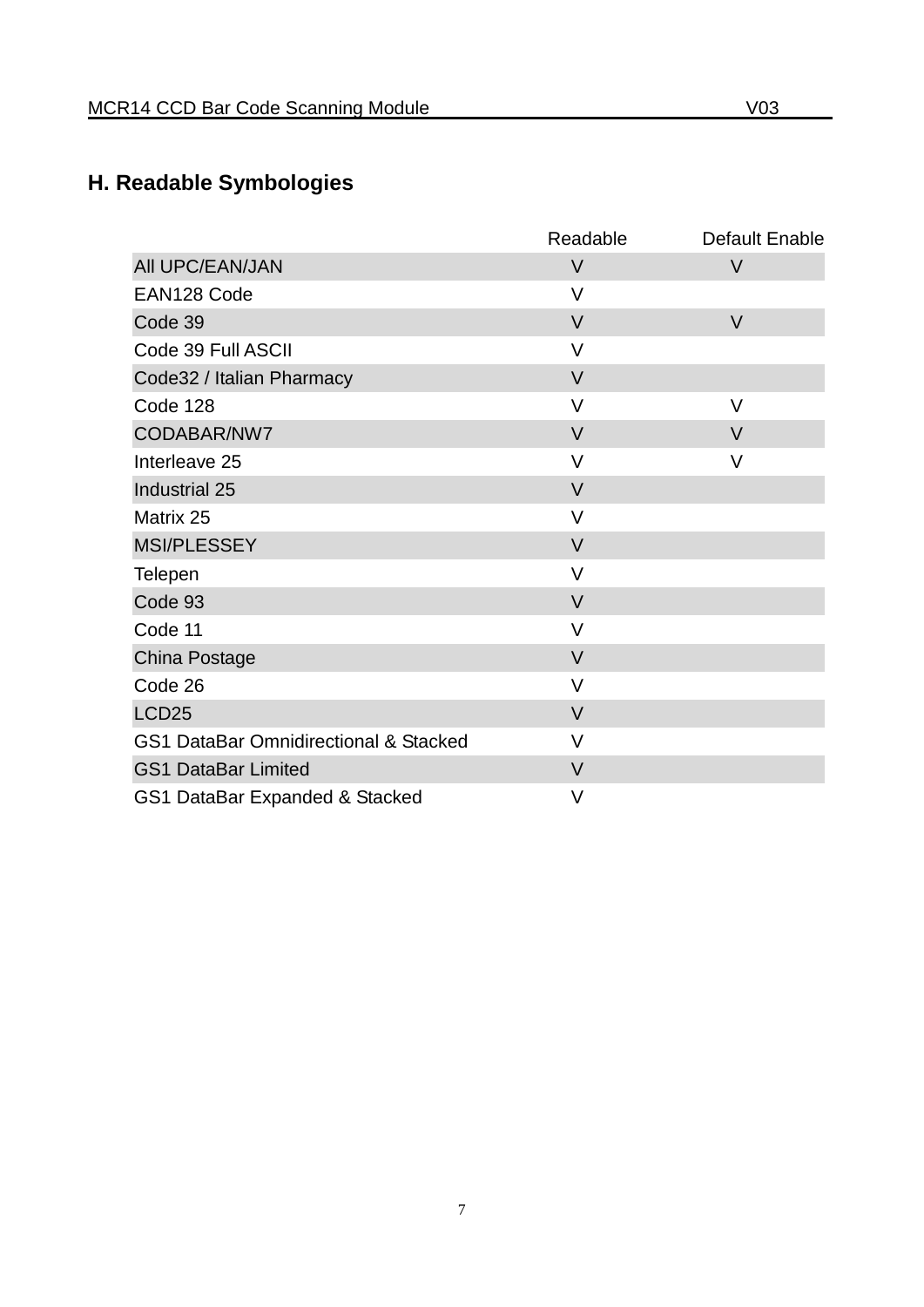## <span id="page-10-0"></span>**I. Decoder Data Output Connector**

| <b>Type</b> | FPC 12pin Pitch 0.5  |
|-------------|----------------------|
| Pin No.     | <b>Function</b>      |
| 1           | TG                   |
| 2           | AIM WAKEUP(Reserved) |
| 3           | <b>GREEN LED</b>     |
| 4           | BZ                   |
| 5           | POWER DOWN(Reserved) |
| 6           | <b>RTS</b>           |
| 7           | <b>CTS</b>           |
| 8           | $TXD(D+)$            |
| 9           | $RXD(D-)$            |
| 10          | <b>GND</b>           |
| 11          | <b>VCC</b>           |
| 12          | Reserved             |

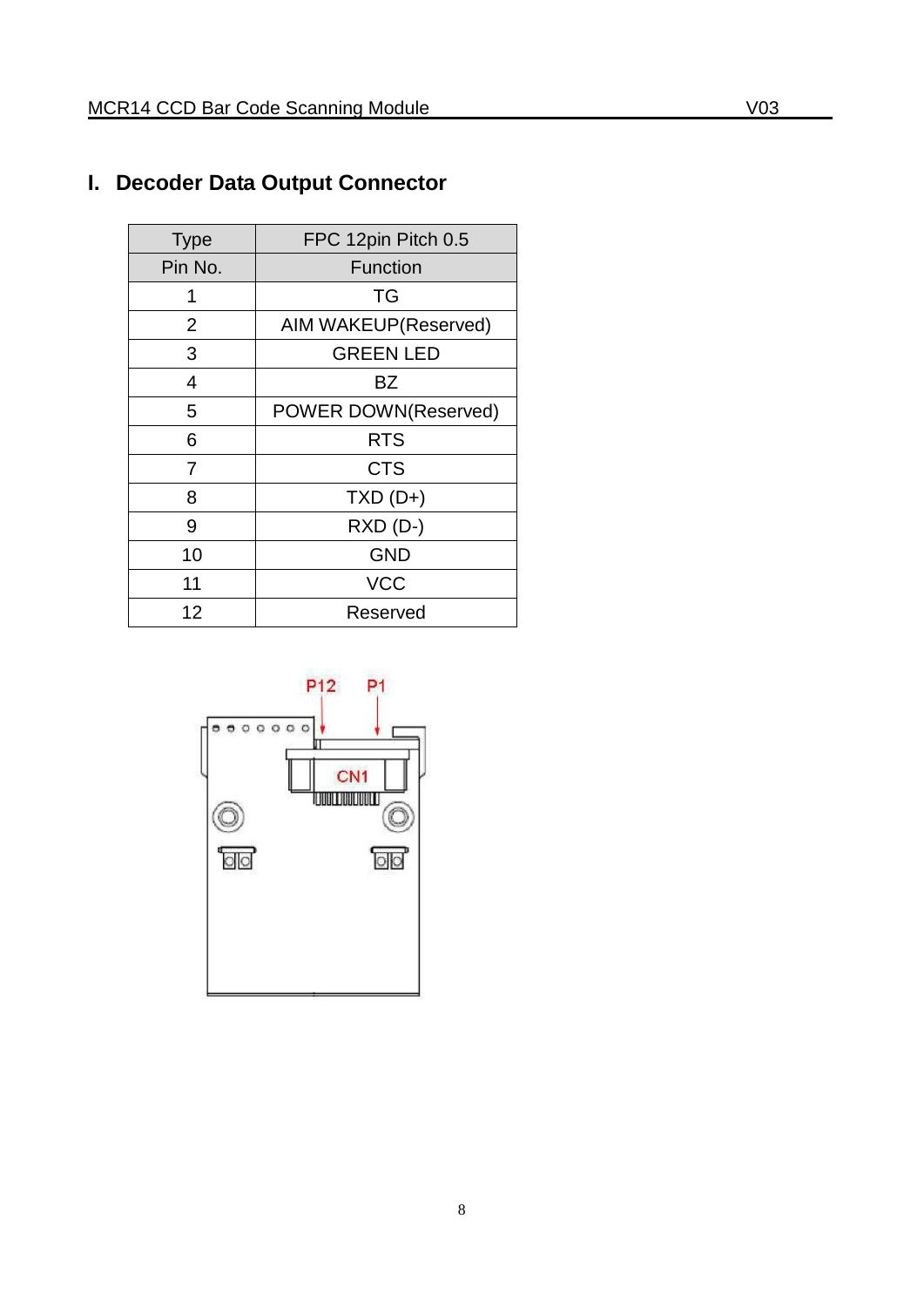#### <span id="page-11-0"></span>**J. Trigger Command**

The RS-232 and USB Virtual COM command format for trigger is as following. <STX> <TG> <ETX> <CHKSUM>

02 82 03 83 => HEX Input 02820383 to trigger scanning.

The USB(HID) command format for trigger is as following. CCCCC <STX> <TG> <ETX> <CHKSUM>  $CCCC 02 83 03 83 = HEX$ Input CCCCC02830383 to trigger scanning.

#### <span id="page-11-1"></span>**K. Scan Map**